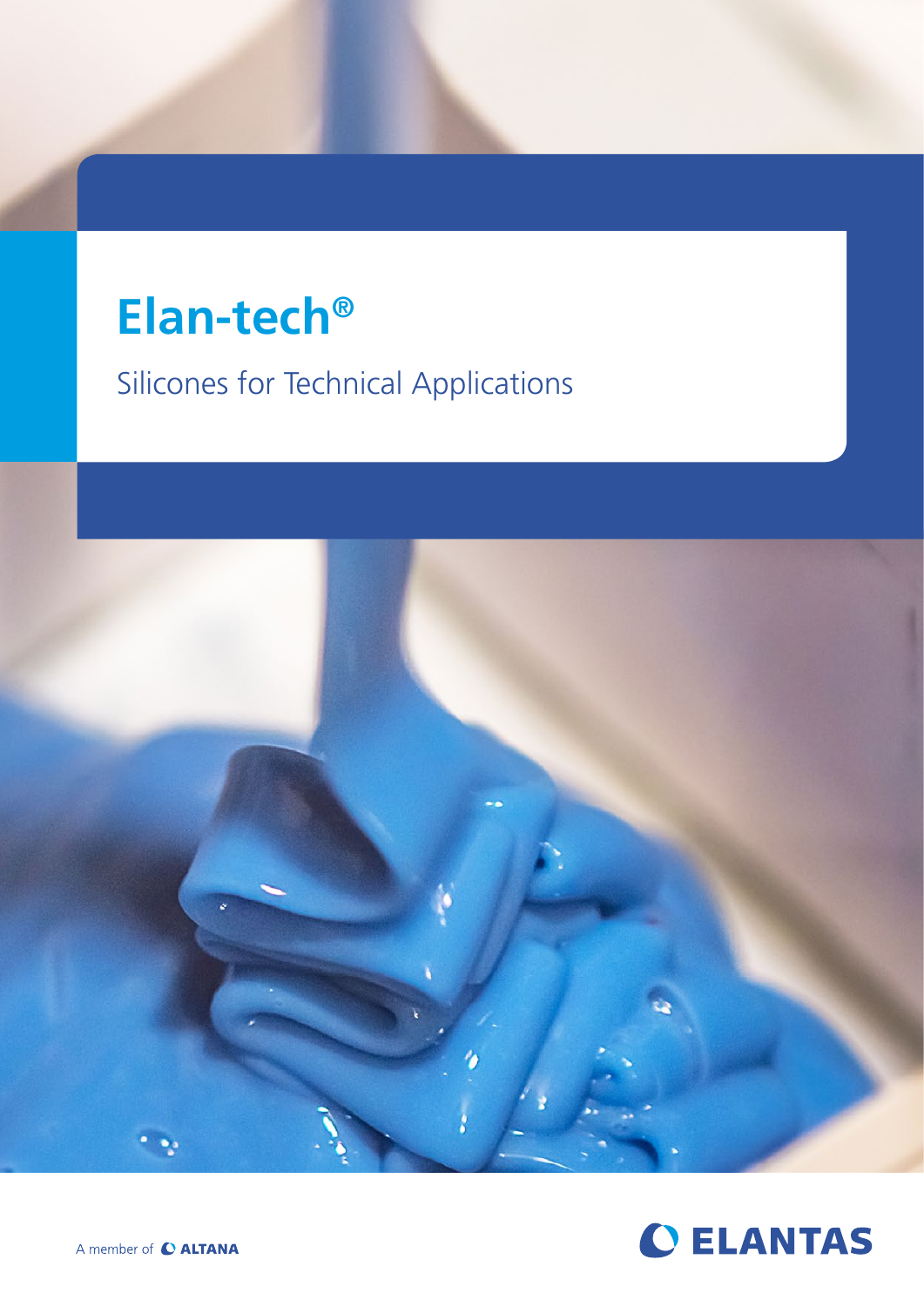New technologies and the demand for improved productivity levels have a direct impact on todays' markets and materials used. The requirements for materials to operate within higher temperature ranges or for softer materials with improved chemical and UV resistance are steadily increasing.

We know exactly what our customers need as we are always close to the market. Our aim is to provide the best solution for our customers. Based on our deep chemical and technological understanding, we developed a range of silicone products which fully meet these requirements.

We have expanded our existing portfolio of Elan-tech<sup>®</sup> potting materials with the inclusion of a dedicated range of silicone compounds as well as sealants and adhesives. A tailored design, following precisely the demands of the customer, is the major principle in the development of these products.

Our silicone portfolio includes 2-part addition cure potting compounds, 2-part condensation cure systems as well as 1-part adhesives. For the 1-part adhesives you can choose between alkoxy, acetoxy and oxime curing systems. Where an improved adhesion is required, our R&D specialists offer full support to provide an optimum and individual solution with a primer or with plasma treatment.

Our product range offers materials to cover a wide spectrum of application areas in the industry, e.g. mould making, sealing, architectural, prototyping, arts and industrial.

## **Elan-tech®**

Silicones for Technical Applications



Sealing



Mould Making





Industrial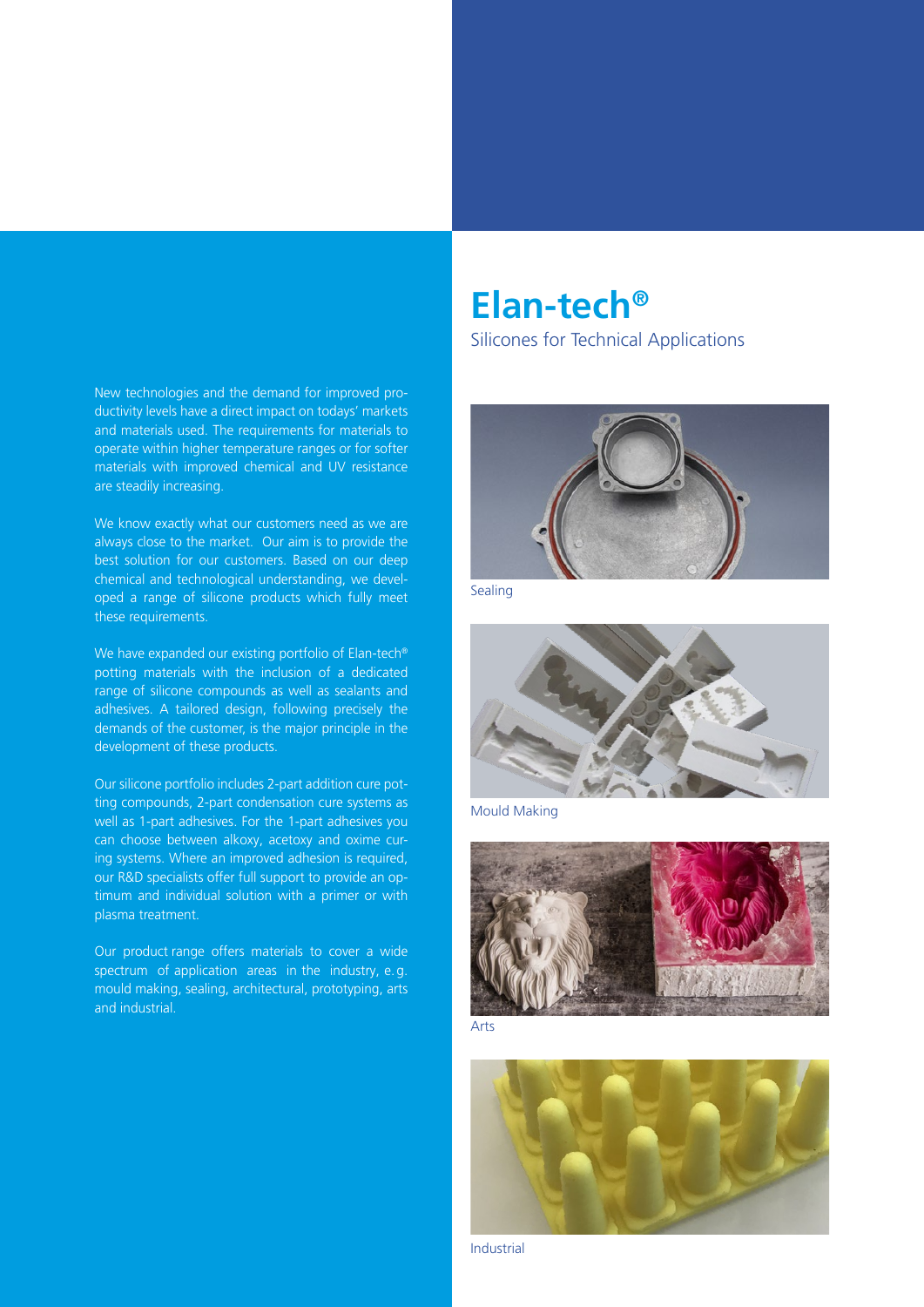## **Main characteristics of silicones:**



**High Stability** Resistance against: UV light, ozone, extreme temperatures, oxidation, weathering, aging



**Excellent Thermal Properties**  Wide range of operating temperatures from -55 °C up to 300 °C



**Excellent Dielectrical Properties** Superior dielectric properties, very stable in the range of operating temperatures



**High Chemical Resistance**  Resistance to chemical aggression



**High Elongation** Wide variety of hardness



**Flame Retardant**  Suitable according to railway standard EN 45545-2 Fulfill standard according to UL 94



**No Toxic Fumes**  In case of fire fumes have a very low concentration of dangerous products



**Safe Handling**  The majority of the products are non hazardous



**FDA Approved** Fulfill standard according to FDA 21 CFR 177.2600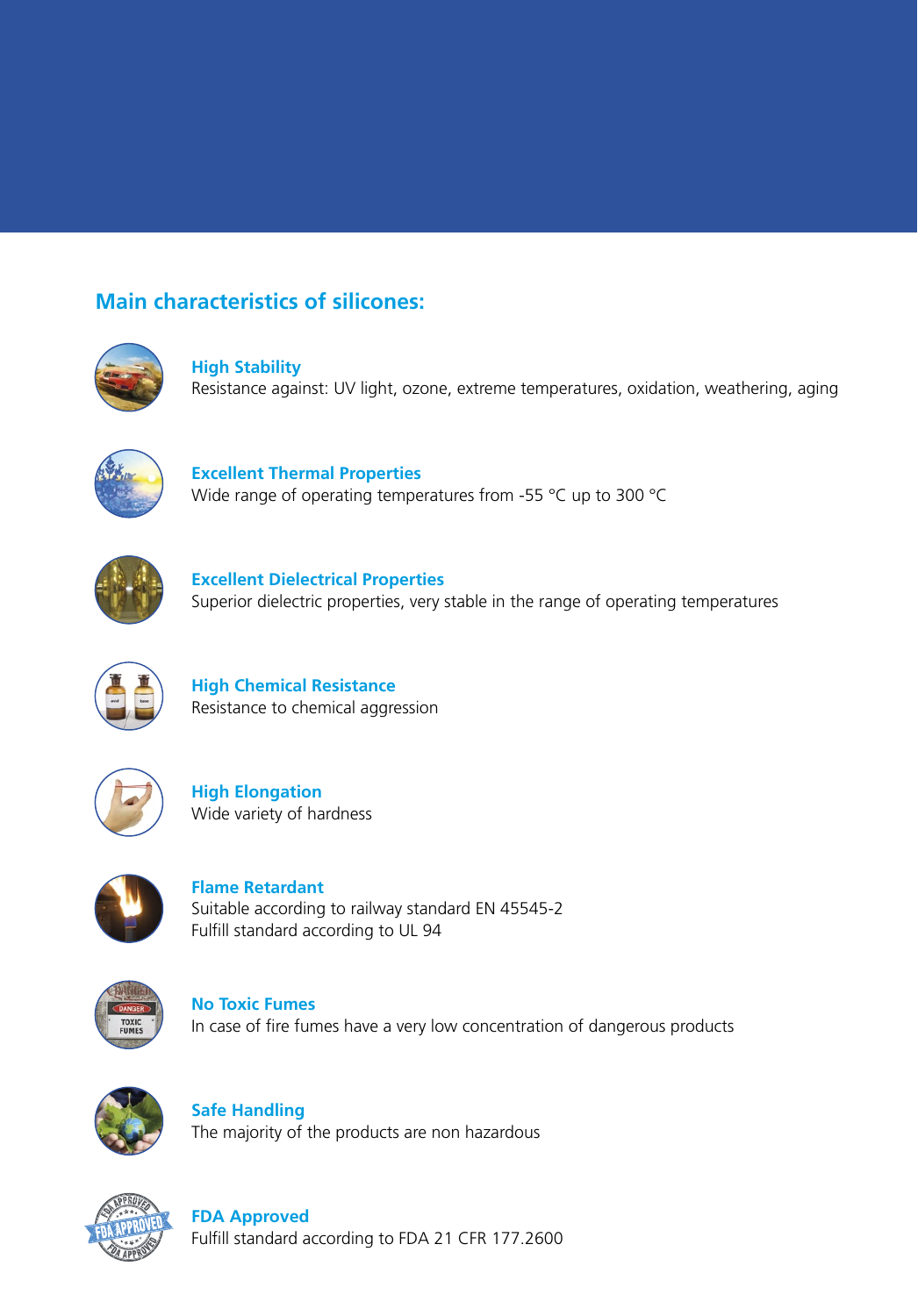**Elan-tech® SA 80 Series** is a 1K condensation cure family, alkoxy, with low modulus and no corrosion. The products stand out due to good primerless adhesion to many substrates such as glass, metal (e.g. iron, steel, aluminium) and most common plastics (e.g. PVC, polyacrylate, polycarbonate). The temperature resistance is in the range from -55 °C up to 200 °C. The products are designed to provide flexible bonding in general applications such as oil pan, gear axle, PTO covers, flange sealing for manual transmission, etc., where a neutral cure and fast achievement of mechanical properties is required. The products are an ideal option for many applications, where high performance is a must.

| <b>Alkoxy Cure</b><br>1-Part | <b>Elongation</b><br>at break $[%]$ | <b>Tensile Strength</b><br>[Mpa] | <b>Colour</b> | <b>Viscosity</b><br><b>ImPasl</b> | <b>Tack Free Time</b><br>[min] | Shore-<br>hardness |
|------------------------------|-------------------------------------|----------------------------------|---------------|-----------------------------------|--------------------------------|--------------------|
| Elan-tech® SA 80P1-34        | 580                                 | 2.00                             | White         | Paste                             | 15                             | A 34               |
| Elan-tech® SA 80P9-37        | 450                                 | 2.40                             | <b>Black</b>  | Paste                             | 15                             | A 37               |
| Elan-tech® SA 80P1-15        | 540                                 | 2.70                             | Translucent   | Paste                             | 15                             | A 15               |

**Elan-tech® SA 81 Series** is a 1K condensation, oxime cure family. The products stand for very good bonding properties and have excellent adhesion to most common substrates in the industry sector. The temperature resistance is in the range from -50 °C up to 240 °C.

| <b>Oxime Cure</b><br>1-Part       | <b>Elongation</b><br>at break $[%]$ | Tensile Strength<br>[Mpa] | <b>Colour</b> | <b>Viscosity</b><br>[mPas] | <b>Tack Free Time</b><br><i>[min]</i> | Shore-<br>hardness |
|-----------------------------------|-------------------------------------|---------------------------|---------------|----------------------------|---------------------------------------|--------------------|
| Elan-tech <sup>®</sup> SA 81L1-20 | 400                                 | 2.00                      | Translucent   | 26,000                     | 14                                    | A 20               |
| Elan-tech <sup>®</sup> SA 81P1-37 | 300                                 | 2.15                      | Translucent   | Paste                      |                                       | A 37               |
| Elan-tech <sup>®</sup> SA 81P9-55 | 250                                 | 2,00                      | <b>Black</b>  | Paste                      |                                       | A 55               |

**Elan-tech® SA 82 Series** is a 1K condensation, acetoxy cure family. The products stand for excellent adhesion to glass, aluminium and some plastic materials, such as ABS, nylon and other common substrates used in various industries. The temperature resistance is in the range from -50 °C up to 300 °C. The products can be used in a wide range of assembly and protection of mechanical devices, sealing and bonding of metal and plastic substrates, sealing of truck and trailer cabs, protection of instruments, sealing tubes, sinks and pipes, made of formed-in-place gaskets, sealing of heaters, flanged pipe joints, industrial ovens, etc.

| <b>Acetoxy Cure</b><br>1-Part | <b>Elongation</b><br>at break $[%]$ | Tensile Strength<br>[Mpa] | <b>Colour</b> | <b>Viscosity</b><br>[mPas] | <b>Tack Free Time</b><br>[min] | Shore-<br>hardness | <b>FDA</b> |
|-------------------------------|-------------------------------------|---------------------------|---------------|----------------------------|--------------------------------|--------------------|------------|
| Elan-tech® SA 82H1-38         | 180                                 | 2,90                      | White         | 200,000                    | 10                             | $38 - 52$          | yes        |
| Elan-tech® SA 82P1-30         | 440                                 | 1.70                      | Translucent   | Paste                      |                                | $25 - 36$          | n.a.       |
| Elan-tech® SA 82P9-32         | 290                                 | 2,30                      | <b>Black</b>  | Paste                      | 4                              | $30 - 45$          | n.a.       |
| Elan-tech® SA 82P3-34         | 410                                 | 2,50                      | Red           | Paste                      | 4                              | $30 - 45$          | yes        |

**Elan-tech® SA 85 Series** is a 2K addition cure family. The curing is possible at room temperature as well as accelerated with heat. Low shrinkage. Thanks to elastic properties and long-term performance the products are successfully used for figurine and giftware, architectural applications. Commonly used in composite moulding, picture frames, furniture parts, candles & low melting alloys as well as plaster ware, such as ceilings & covings, where a high tear resistance is required.

| <b>Addition Cure</b><br>2-Part rubber |                                               | <b>Elongation</b><br>at break $[\%]$ | <b>Colour</b> | <b>Mixed</b><br><b>Viscosity</b><br>[mPas] | <b>Process Time</b><br>@RT<br>[min] | <b>Demould Time</b><br>@RT<br>[h] | Shore-<br><b>hardness</b> |
|---------------------------------------|-----------------------------------------------|--------------------------------------|---------------|--------------------------------------------|-------------------------------------|-----------------------------------|---------------------------|
| $Elan\text{-}tech®$<br>SK 85V1-20     | Elan-tech <sup>®</sup><br>SH 89V2-20          | 480                                  | Yellow        | 4.500                                      | 45                                  | $\overline{4}$                    | A 20                      |
| $Elan\text{-}tech®$<br>SK 85V1-30     | Elan-tech <sup>®</sup><br>SH 89V6-30          | 480                                  | Green         | 5.500                                      | 45                                  | $\overline{4}$                    | A 30                      |
| $Elan\text{-}tech®$<br>SK 85V1-40     | $Elan\text{-}tech$ <sup>®</sup><br>SH 89V5-40 | 280                                  | <b>Blue</b>   | 5.250                                      | 45                                  | 4                                 | A 40                      |
| $Elan\text{-}tech®$<br>SK 85L7-45     | $Elan\text{-}tech®$<br>SH 89L1-45             | 340                                  | Dark grey     | 25,000                                     | 60                                  | $8 - 12$                          | A 45                      |
| $Elan\text{-}tech®$<br>SK 85H2-60     | Elan-tech <sup>®</sup><br>SH 89V5-60          | 190                                  | <b>Blue</b>   | 70,000                                     | 60                                  | $8 - 12$                          | A 60                      |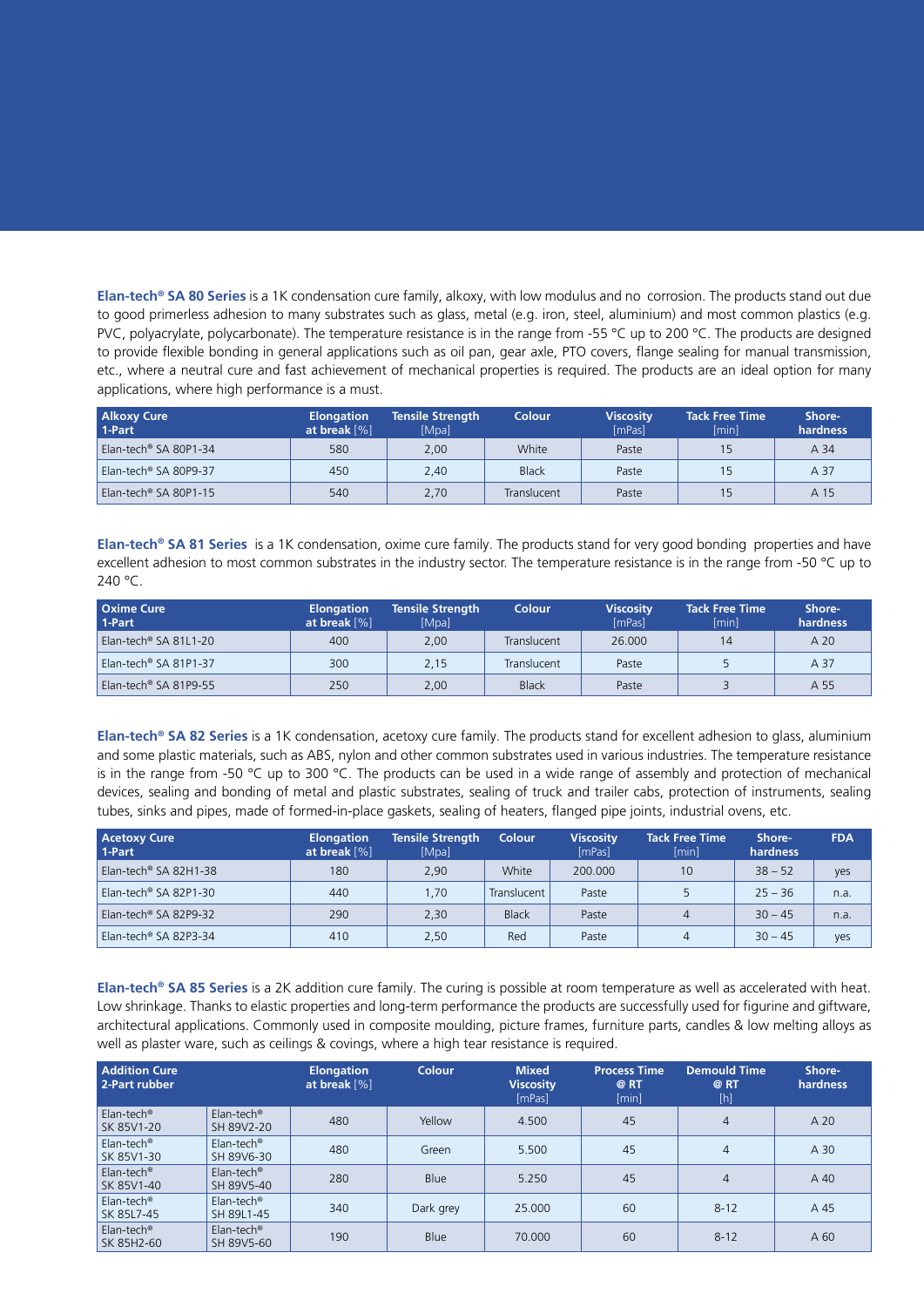**Elan-tech® SA 86 Series** is a 2K condensation cure family with very high mechanical properties. The products stand for elastic materials curing at room temperature. The products are successfully used for figurine and giftware, architectural applications such as fireplace elements & concrete, picture frames, plaster ware, furniture parts, candles, artistic foundries as well as mould making of intricate patterns.

| <b>Condensation Cure</b><br>2-Part   |                                          | <b>Elongation</b><br>at break $[%]$ | <b>Colour</b> | <b>Mixed</b><br><b>Viscosity</b><br>[mPas] | <b>Process Time</b><br>[min] | <b>Demould Time</b><br>@ RT<br>[h] | Shore-<br><b>hardness</b> |
|--------------------------------------|------------------------------------------|-------------------------------------|---------------|--------------------------------------------|------------------------------|------------------------------------|---------------------------|
| Elan-tech <sup>®</sup><br>SK 86V1-16 | $Elan\text{-}tech®$<br>SH 89V1-16        | 250                                 | Beige         | 8.500                                      | 15                           | < 2                                | A 16                      |
| Elan-tech <sup>®</sup><br>SK 86L1-10 | Elan-tech <sup>®</sup><br><b>SH 89V1</b> | 580                                 | Transparent   | 23,000                                     | 45                           | 12                                 | A 10                      |
| Elan-tech <sup>®</sup><br>SK 86L1-20 | $Elan\text{-}tech®$<br><b>SH 89V1</b>    | 500                                 | Transparent   | 20,600                                     | 45                           | 12                                 | A 20                      |
| Elan-tech <sup>®</sup><br>SK 86L1-27 | $Elan\text{-}tech®$<br><b>SH 89V1</b>    | 410                                 | Transparent   | 31.500                                     | 45                           | 12                                 | A 27                      |
| Elan-tech <sup>®</sup><br>SK 86P1-25 | $Elan\text{-}tech®$<br>SH 89P2-25        | 400                                 | Yellow        | Paste                                      | 15                           |                                    | A 25                      |

Elan-tech® TA 84V1-52 is a thix agent, for use with high tear 2K silcone mould making rubbers. It has been designed to produce a paste consistency within seconds after addition to the catalysed liquid rubber.

| <b>Condensation Cure</b><br>2-Part   |                   | <b>Colour</b> | <b>Viscosity</b><br><b>ImPasi</b> |  |
|--------------------------------------|-------------------|---------------|-----------------------------------|--|
| Elan-tech <sup>®</sup><br>TA 84V1-52 | Thixotropic Agent | Yellow        | 600                               |  |

**Elan-tech® AP Series** has been specially formulated to enhance adhesion of silicone rubbers to different substrates including most metals, rubber, polyester, nylon and other plastics.

| <b>Primer</b>                     | <b>Colour</b> | <b>Viscosity</b><br><b>ImPasl</b> | <b>Tack Free Time</b><br>[min] |  |
|-----------------------------------|---------------|-----------------------------------|--------------------------------|--|
| Elan-tech <sup>®</sup> AP 84V2-02 | Clear         | < 20                              | 20                             |  |
| Elan-tech® AP 84V8-03             | Clear/Orange  | < 20                              | 30                             |  |